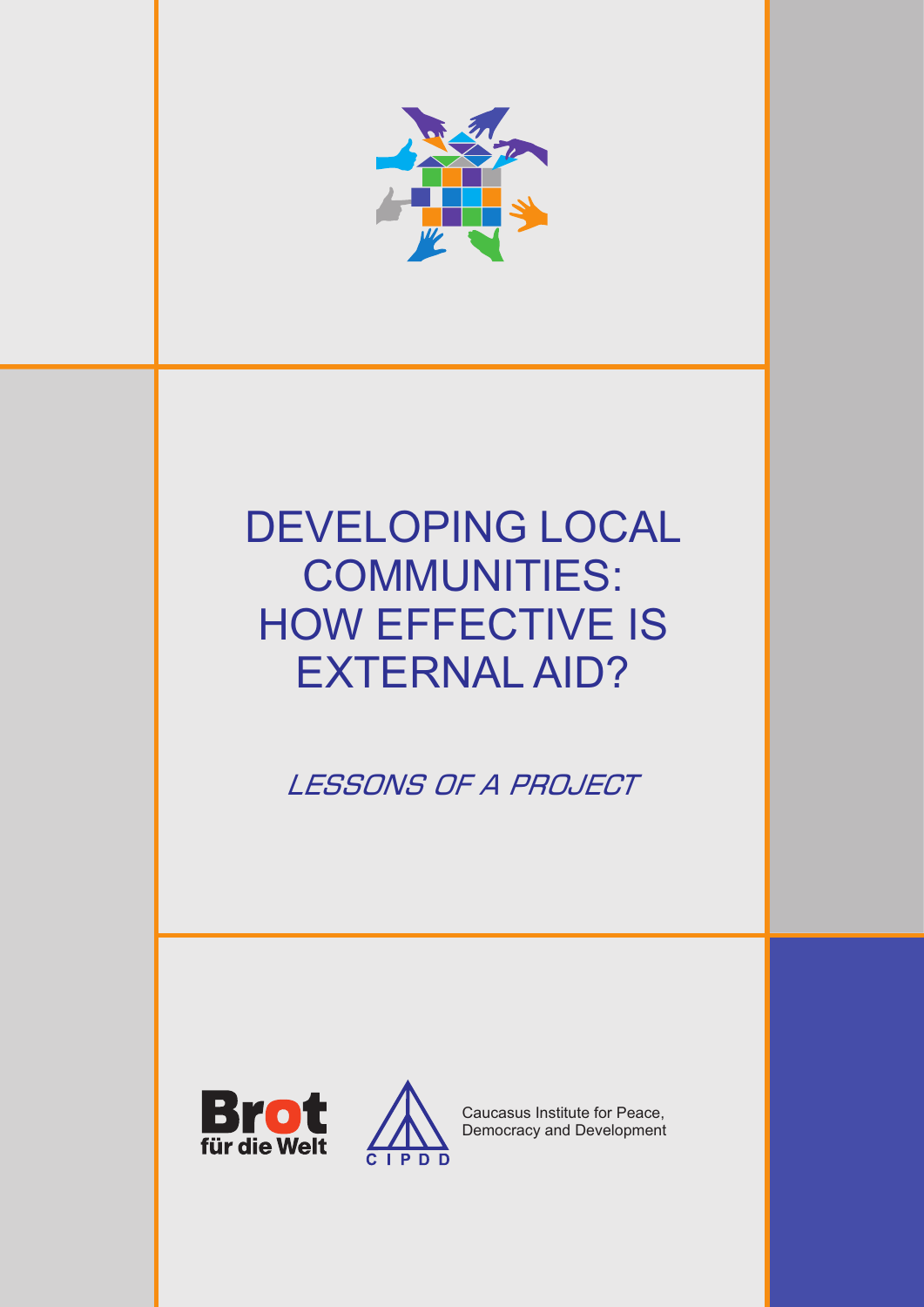

**Caucasus Institute for Peace, Democracy and Development**

# **Developing Local Communities: How Effective is External Aid?**

*Lessons of a project*

**Tbilisi 2017**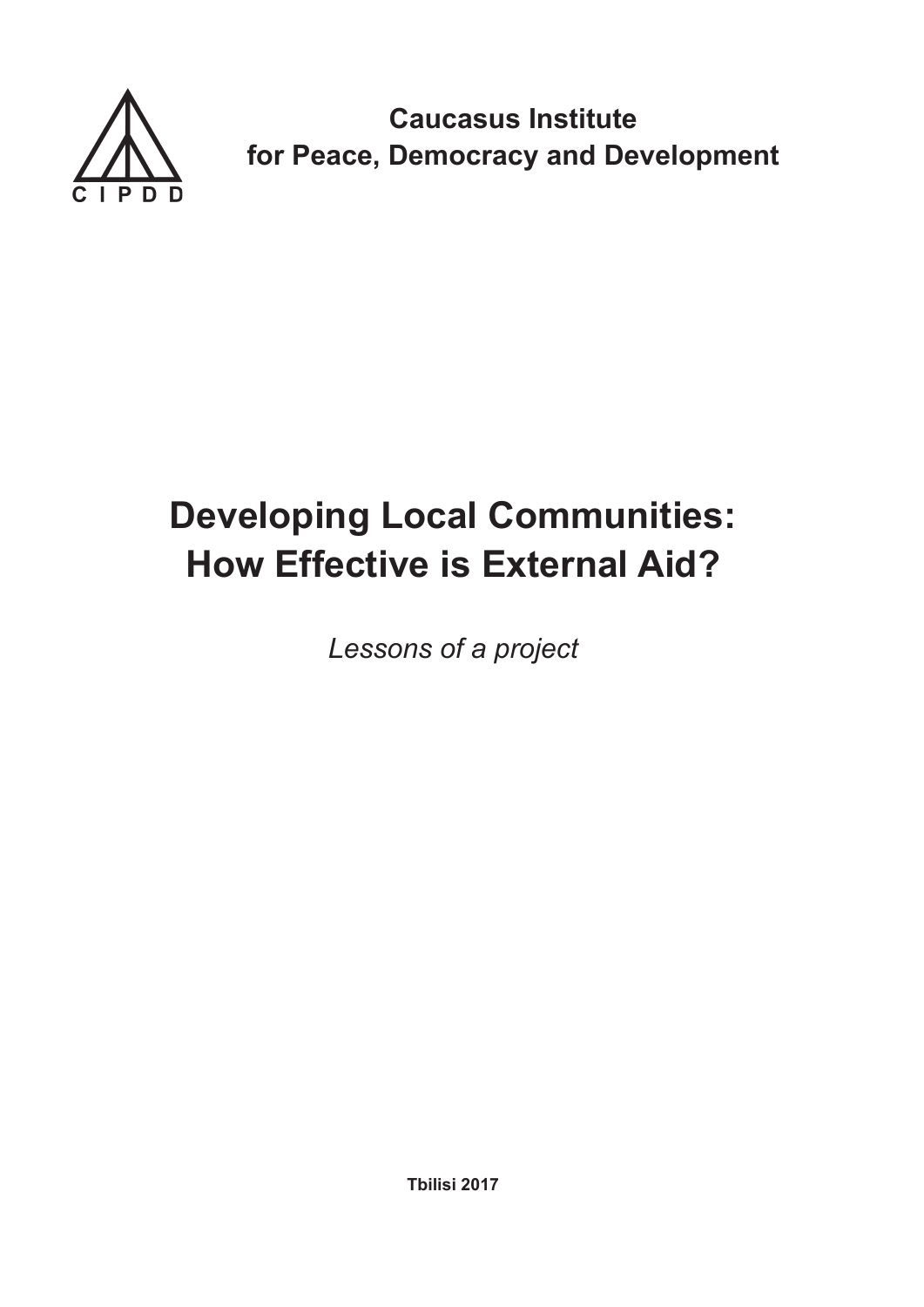The publication was prepared in the framework of the Local Initiatives for Local Development project of the Caucasus Institute for Peace, Democracy and Development (CIPDD). The project was carried out with financial assistance of Bread for the World.

**Authors:** Ghia Nodia, Tiko Tkeshelashvili

© Caucasus Institute for Peace, Democracy and Development, 2017

72, Akaki Tsereteli Av., Tbilisi Tel.: 2355154, Fax: 2355754 www.cipdd.org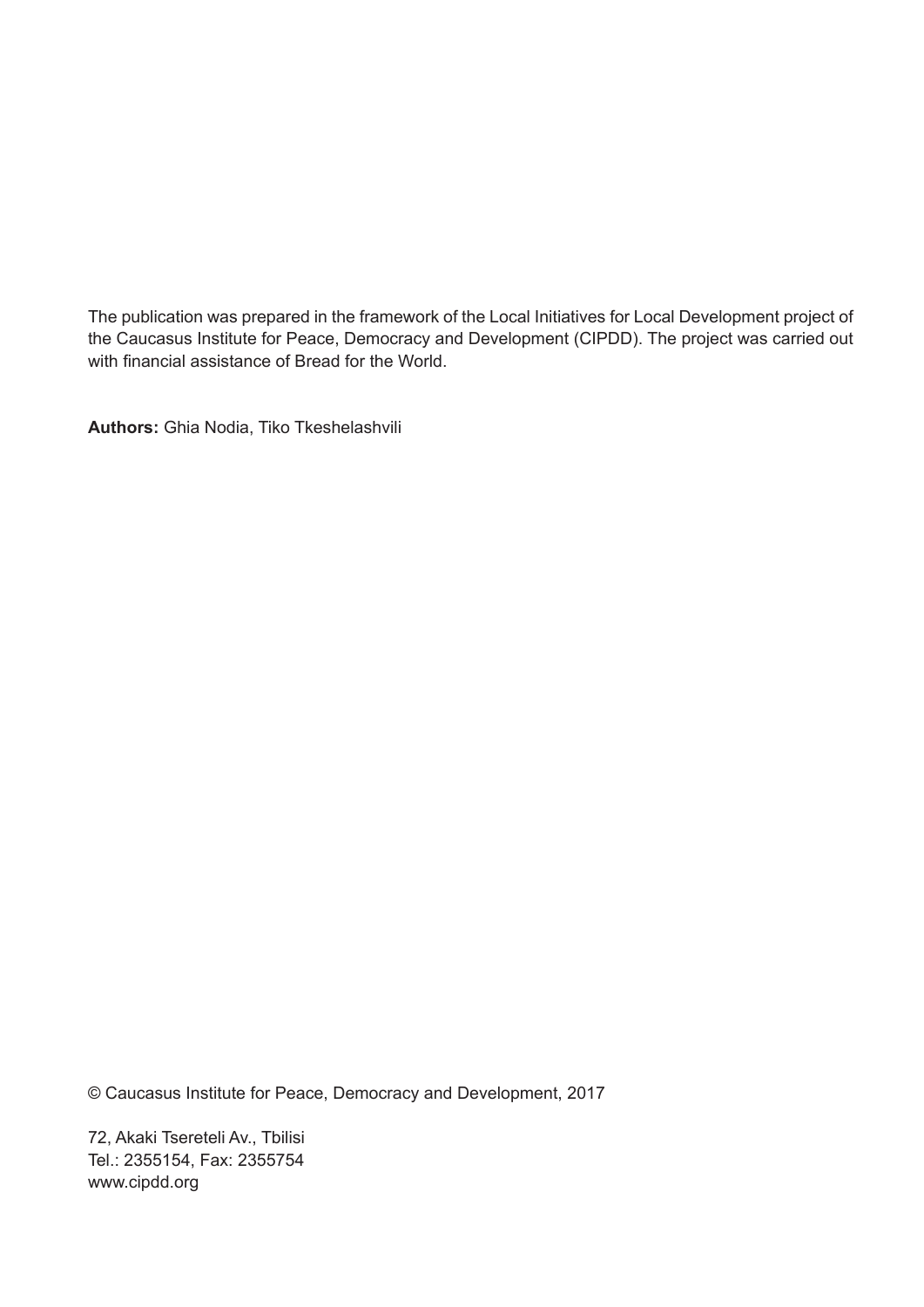# **Contents**

| Community development projects in Georgia: Past experience and achieved results5 |  |
|----------------------------------------------------------------------------------|--|
| The problem description: International assistance and community development 7    |  |
|                                                                                  |  |
| Local communities, local governments and development organizations:              |  |
|                                                                                  |  |
|                                                                                  |  |
|                                                                                  |  |
|                                                                                  |  |
|                                                                                  |  |
|                                                                                  |  |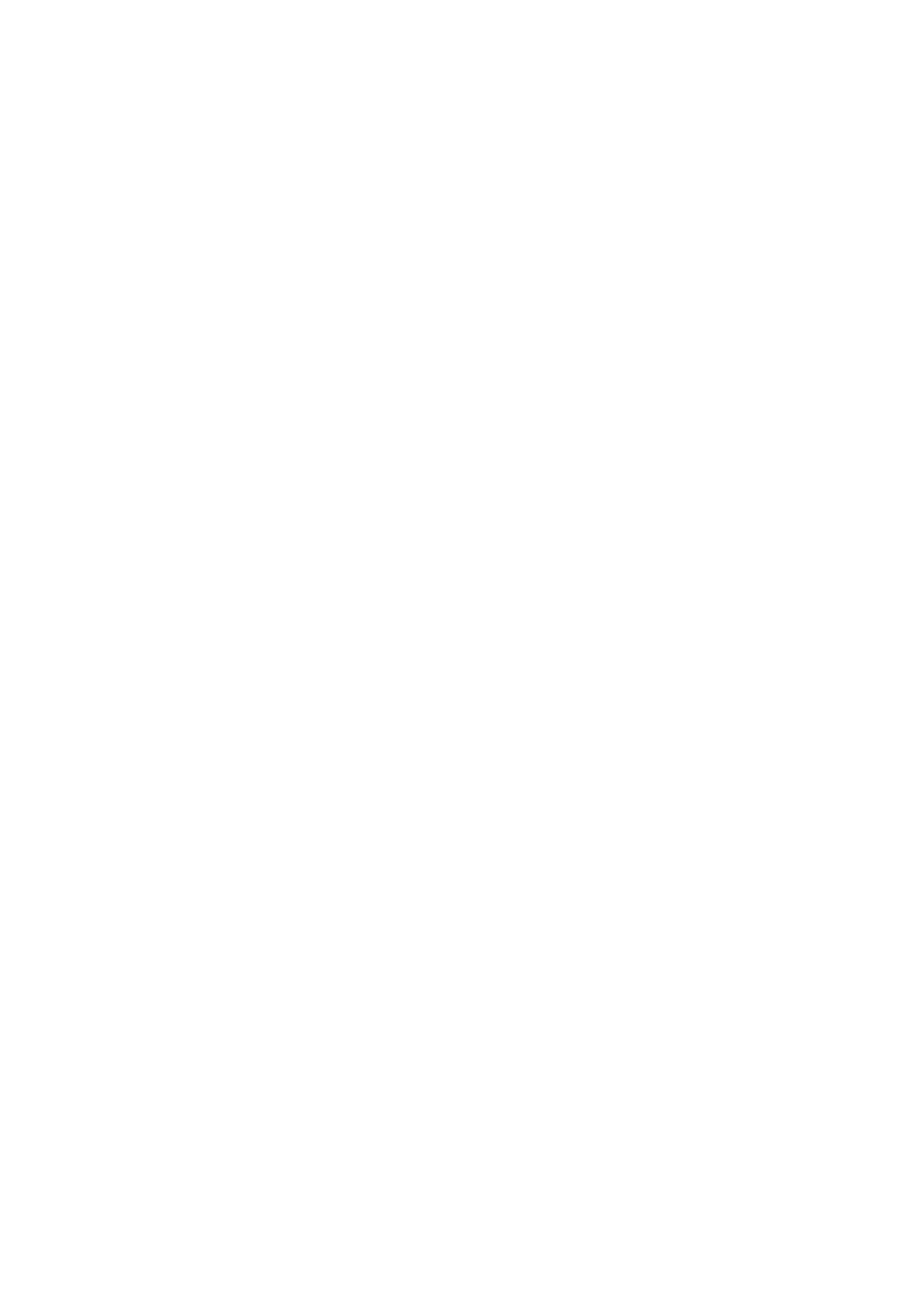## <span id="page-5-0"></span>**Community development projects in Georgia: Past experience and achieved results**

Development aid is a relatively new phenomenon that has emerged not that long ago. It is a process whereby developed and rich countries come to the aid of less successful and poor nations to help them out of poverty and stagnation. Some quarter of century ago, after regaining independence, Georgia became one of the recipient countries.

As a rule, most of the development aid funds are appropriated by a recipient country's government. In Georgia, for instance, international donors provide funding for the ongoing Tbilisi-Sarpi highway project, the country's central transport artery. How can one assess the efficiency of such aid? One should look at specific indicators. One of them is about correct choice of priorities: Are new roads what the country really needs right now or are there other, more pressing needs to spend the money on? On the other hand, a recipient country will hardly benefit from foreign assistance, if it is ruled by a corrupt and inefficient government that will misuse foreign funds.

It is noteworthy, however, that part of the development aid is channeled directly to the society, bypassing the government. It includes grants for relatively professional civil society organizations (the so-called NGOs), as well as for "community development" or "community mobilization" projects, i.e. efforts to empower local groups so that they can identify and successfully deal with the problems of their communities (villages, districts, residential compounds, etc).

This paper is an attempt to analyze the second component of the development aid, i.e. it tries to find out what factors determine the efficiency and effectiveness of the community development projects: Are these projects really capable – and, if yes, when and how – to improve livelihoods of communities, and, moreover, increase theur capacities to address their own problems in the future?

In order to answer these questions, we use the experience of a single program of the Caucasus

What do local communities deem as their most urgent concerns?

- access to drinking and irrigation water systems
- bad roads
- lack of sport and recreational facilities
- few opportunities for youth development
- inadequate access to pre-school facilities

*Source: the CIPDD project Local Initiatives for Development, 2014-16*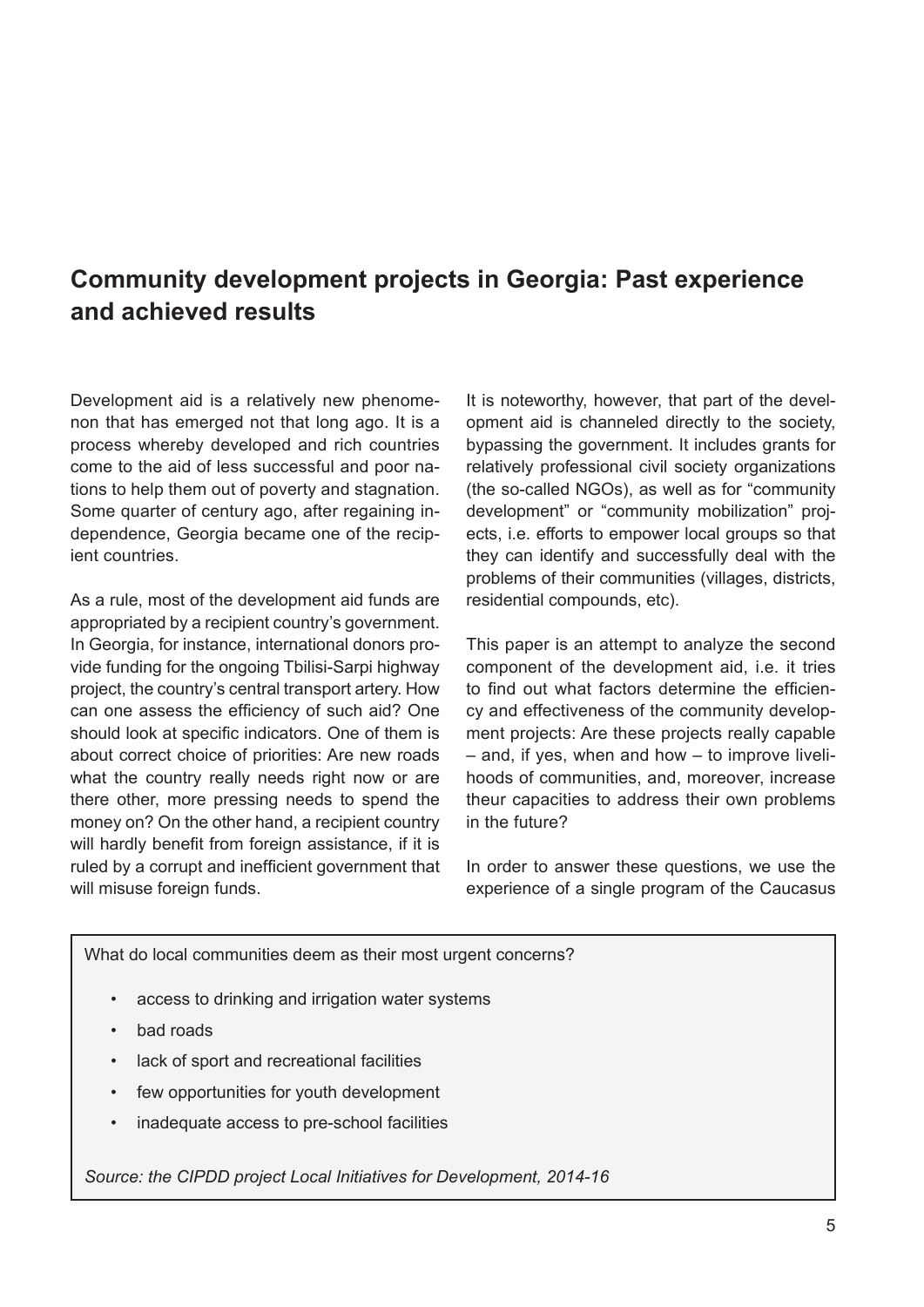Institute for Peace, Democracy and Development, Local Initiatives for Local Development, which was carried out in 2014-2016 in 69 target communities across four regions of Georgia: Adjara, Samtskhe-Javakheti, Kvemo Kartli and Shida Kartli. The overall objective of the project was to help these communities solve their own problems. First, CIPDD facilitated processes within which each of 69 local communities defined their most urgent problems and discussed strategies to solve them. Where local communities successfully created groups of enthusiasts and other local stakeholders (citizens, government, business community) were drawn in, effective strategies to deal with the problems were developed and specific benefits for local communities actually achieved. It is important to note that CIPDD allocate only limited financial resources to support community initiatives – as a rule, the success was achieved due to community mobilization and direct participation of the people.

The project helped the local communities to identify and address a wide array of problems, namely improvement of local infrastructure and access to public services, creating more opportunities for youth development, etc. Different approaches were used to deal with different problems, depending on specifics of a beneficiary community

and the identified problems. In some cases, problems were solved solely through advocacy and communication with the local government; community mobilization appeared sufficient in other situations; joint efforts by communities, local governments and private businesses proved to be the key to achieving success in other cases. Each successful case demonstrated that problems can be solved even with limited financial resources, provided a local community is able to mobilize and work jointly towards a common goal.

Another significant aspect is that successful initiatives turned out to be contagious within and across neighboring communities. Besides, success in solving one problem motivates a community to build on its problem-solving experience to address other issues, simultaneously encouraging other communities to follow suit. That is why one particular focus of the project was on awareness raising and experience/knowledge sharing across the target communities.

Hopefully, the project findings and recommendations will prove useful for local governments, donor organizations, civil sector groups dealing with community development issues, community leaders, and experts dealing with local development issues.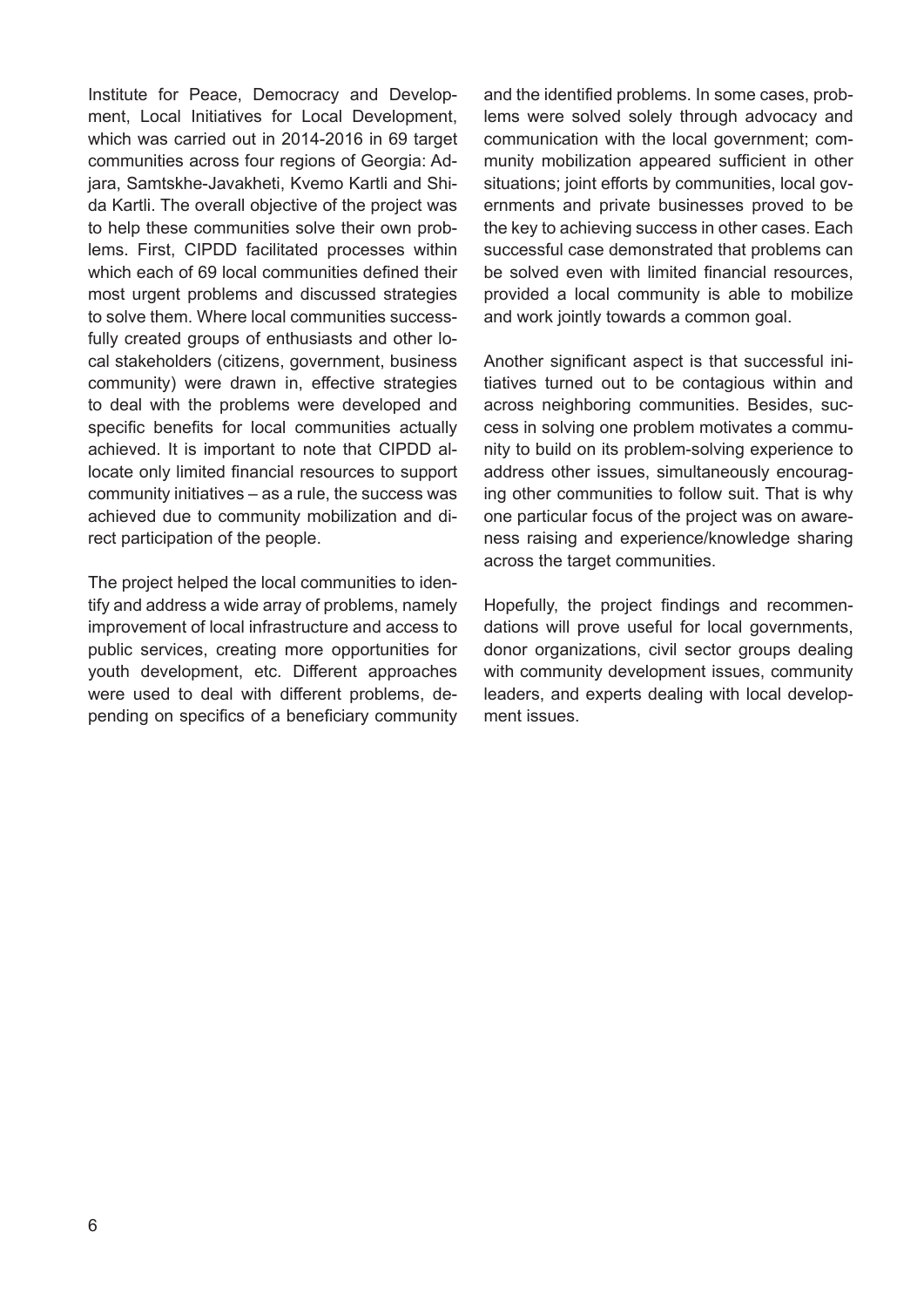## <span id="page-7-0"></span>**The problem description: International assistance and community development**

Assistance for community development has a different philosophy from other forms of aid. It is based on the premise that centralized management, or national government alone cannot steer the country towards growth and development. Normally, the national government should only focus on doing things that cannot be dealt with on the lower levels: The above mentioned Tbilisi-Sarpi highway project is a good case in point. There are a lot of issues and problems that can be best addressed at the local level, by local governments or even local communities (residents of a village or even a large residential building).

The main advantage of this approach is that it provides both for more democracy and more efficiency. Democratization implies better opportunities for local initiatives and citizens' political and social participation, the multiplication of centers of power. Electing president and parliament every four of five years is not sufficient: People should also take part in the process of governance. Local government is the best way to engage people in governance and promote active citizenship. It means that it is not enough to support a political party or a leader, people should get involved in their local communities and democracy at all levels, from villages to towns to nation, and do so on different stages of the process such as identifying and prioritizing the problems, devise problem-solving strategies, raise financial and other resources, and monitor/assess the implementation process and its results. This will turn them into more competent citizens and increase the quality of their participation in political processes.

This will mean that the country's democratic institutions have more robust foundation.

If we look from the viewpoint of efficiency, it is obvious that local residents know the problems of their villages, towns, districts, etc. better than anyone else. They also understand which problems are more urgent and need to be solved first. Moreover, as long as they have a vested interest in getting their problems solved, they are more prepared to contribute their money, energy, social contacts etc, to a problem-solving process. Therefore, the more involved the local community is, the greater are chances that the problems will be really addressed. This is especially true of rural communities that usually have limited access to services (healthcare, education) and outdated infrastructure (bad roads, water shortages, etc).

What can external actors (donors, international organizations, local and international NGOs) do to support the community development process? To begin with, another question should be answered first: What makes foreign assistance necessary and possible? Such assistance exists when there is a the gap between rich and poor, more and less developed nations. There are two types of resources that rich countries have and the poor ones lack: One is material resources (such as money or equipment), another – knowledge and experience. To return to example used in the very beginning, good roads are essential for the development of any country, but large road infrastructure projects usually incur huge costs that poor countries simply cannot afford. This is where foreign donors can help. On the other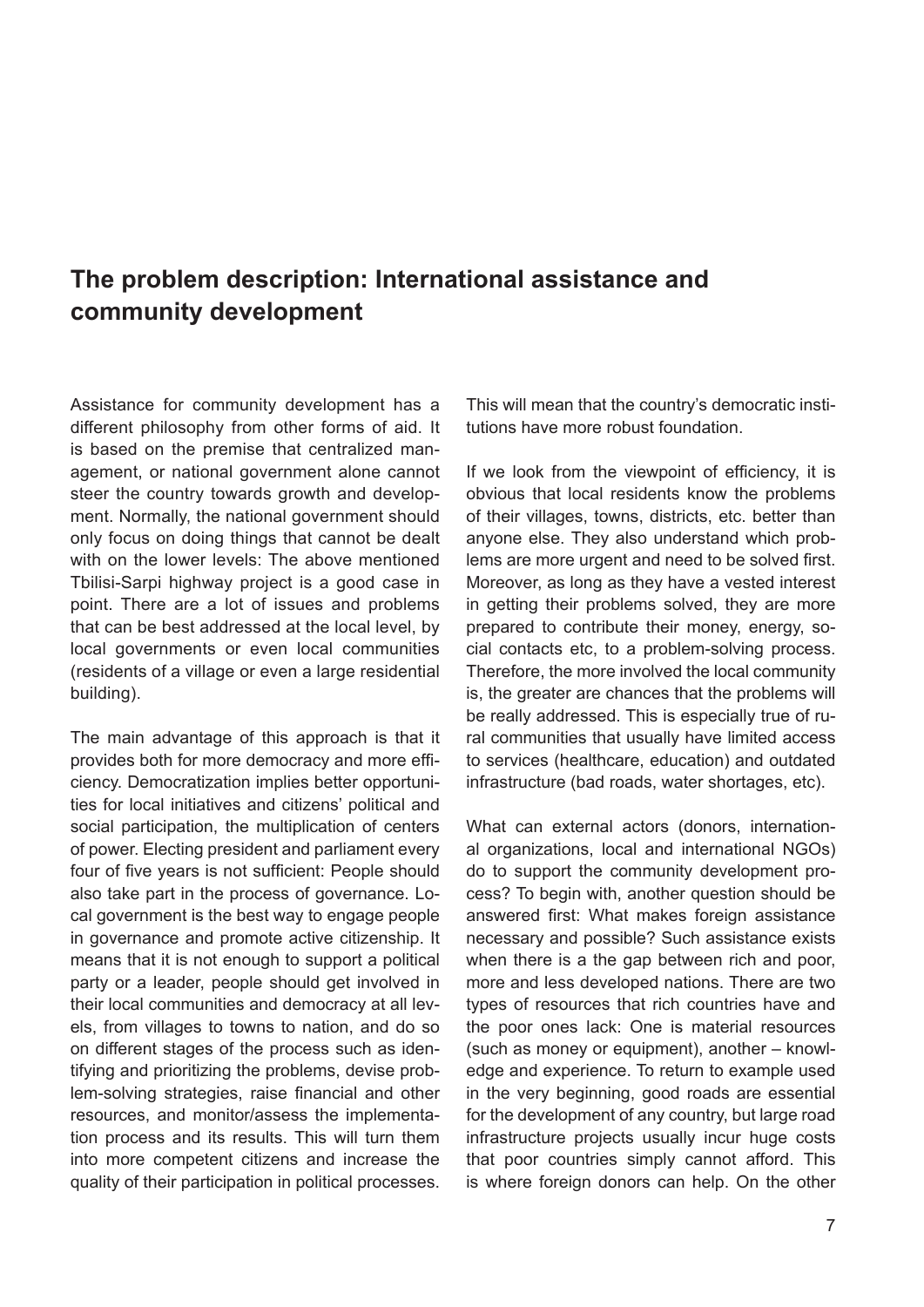hand, one of the reasons of poverty in poor countries is the lack of problem-solving expertise and experience. This is another priority area of foreign aid, when assistance is delivered through participation of competent experts and organizations.

However, these approaches seem less helpful and effective for community development projects. In such cases, it can be assumed that a local community – i.e. residents of a particular village, town, or district – has enough knowledge and expertise, and maybe even material resources, to identify and solve its problems but, for some reason, is unable, or unwilling, to make use of them. How can external actors – international or local NGOs sponsored by foreign donors – help in such situations?

The main underlying idea is that a local community is better positioned to handle its problems, as local residents have some resources for addressing them (they know the context, have appropriate skills and experience), but lack relevant social and technical competences. Under technical competence we mean the knowledge of specialized problem-solving tools and mechanisms. However, the social competence is no less important: It implies the habit of social cooperation, the capacity to mobilize and efficiently use available resources. Besides, local people may have little experience of advocacy and interaction with local or national government agencies. These are the areas where external assistance can have a positive impact.

These problems can be in part ascribed to general deficiencies of democracy. Decades of authoritarian Communist rule cultivated the culture of dependency: all problems shall be solved by the authorities, the most ordinary people can do is to inform them about their grievances and occasionally pester them to get their attention. In most extreme cases, people can revert to open protest. These attitudes have remained generally unchanged over the post-independent years, not least because the Georgian local government system is still too weak and undeveloped. Despite attempts by different Georgian governments to reform and strengthen the local government system, the real political power and financial resources remain in the national government's hands. Small wonder, therefore, that people continue looking to the centre for help.

There are often similar attitudes towards donor organizations. Although donors tend to highlight that their main goal is sustainable development, i.e. empowerment of local residents to assume more active role in understanding and dealing with their problems, potential beneficiaries usually view their assistance only as a way to solve a particular immediate problem and show little interest if no such benefit is to be gained. In this case a donor organization is in fact a substitute for the government: A beneficiary community makes a complaint and then stands by, waiting for an external actor to intervene and help.

The main objective of the given CIPDD project was to try and break this dependency mentality. Obviously, people are concerned first of all with their immediate everyday problems. It is no wonder, therefore, that when an external actor offers assistance, a beneficiary community should expect that this is a real chance to solve a particular problem. Quite understandably, projects that involve only general discussions about problems or the need for more local initiatives are treated with a fair dose of skepticism. People must feel that their activities will bore fruit. However, achieving a specific result – to repair a road or a water supply network – should not become an end in itself. Real and much more important long-term benefits are the experience of social interaction and new knowledge and skills that can help a community to address its problems and use available resources more efficiently in future.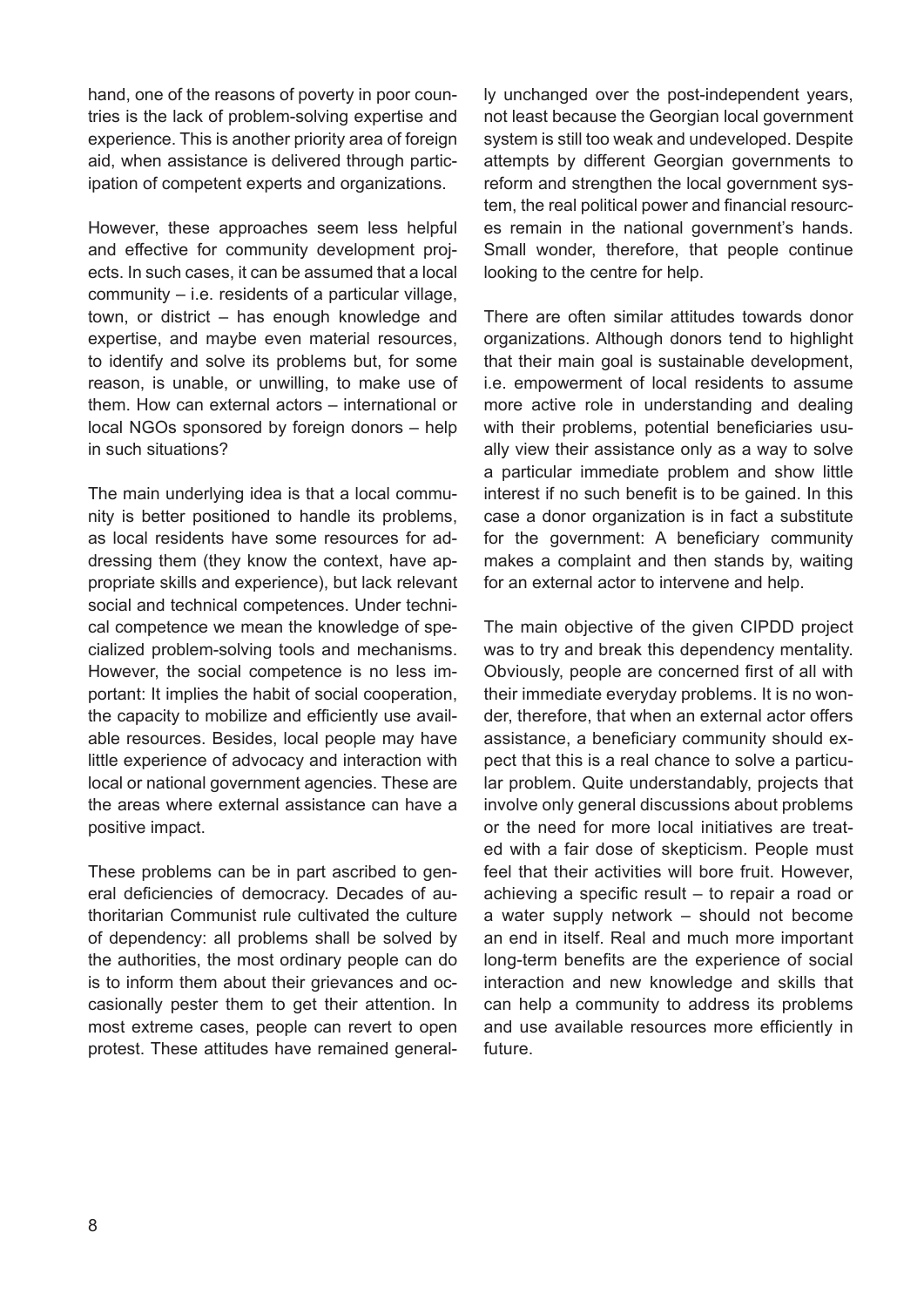## <span id="page-9-0"></span>**Political context: Local communities and local governments**

When confronted with a problem, a community quite naturally seeks assistance first of all from the local government. The project showed, however, that local residents are often skeptical about their local authorities' ability and willingness to help. Despite similar nihilistic attitudes towards the central government, people nevertheless rather expect the latter to solve their problems, being certain that it has more power and resources. As a result, communication between local communities and local governments is weak and inefficient.

The existing distribution of powers and functions between the central and local governments is one of the main reasons of the problem. Under the current law, municipal authorities are independent from the national government. Members of local councils (sakrebulos) and heads of municipal administrations (gamgebelis) are elected directly by the people. Nevertheless, local authorities feel accountable not to their voters but rather to their party leaders in the capital because they are well aware that nobody can win local elections

without the ruling party's support. Before 2012, the country's former governing party, United National Movement, had a majority in all municipal councils. After the Georgian Dream (GD) coalition came to power in the 2012 parliamentary elections, a majority of sakrebulo members in almost all municipalities gradually defected to the new ruling party, while in the 2014 local elections GD candidates won in all municipalities. This shows that although local government is nominally independent from the centre, in reality it is widely seen as an extension of the national government.

Apart from the municipal authorities, the local government structure includes the institution of village gamgebeli (headman). By definition, village gamgebeli should keep in touch with local residents and timely communicate their needs and concerns to local authorities. The project experience showed, however, that in most cases local residents have little confidence in their village gamgebeli's capacity to represent their interests and mediate solutions to their problems. On the other hand, village gamgebelis have few re-

Why are local communities passive?

- Insufficient capacities for self-mobilization and problem-solving. One-off spontaneous protest actions are the most typical form of self-organization.
- Dependency syndrome: people tend to think that their problems should be solved by external actors (the central government, donor organizations).
- Low awareness of available local resources that can be used for solving a problem.
- Even when the government or a donor starts a project in a community (for instance, to repair a water supply system), local residents tend to remain passive and fail to mobilize to protect the project results, which makes external intervention less sustainable.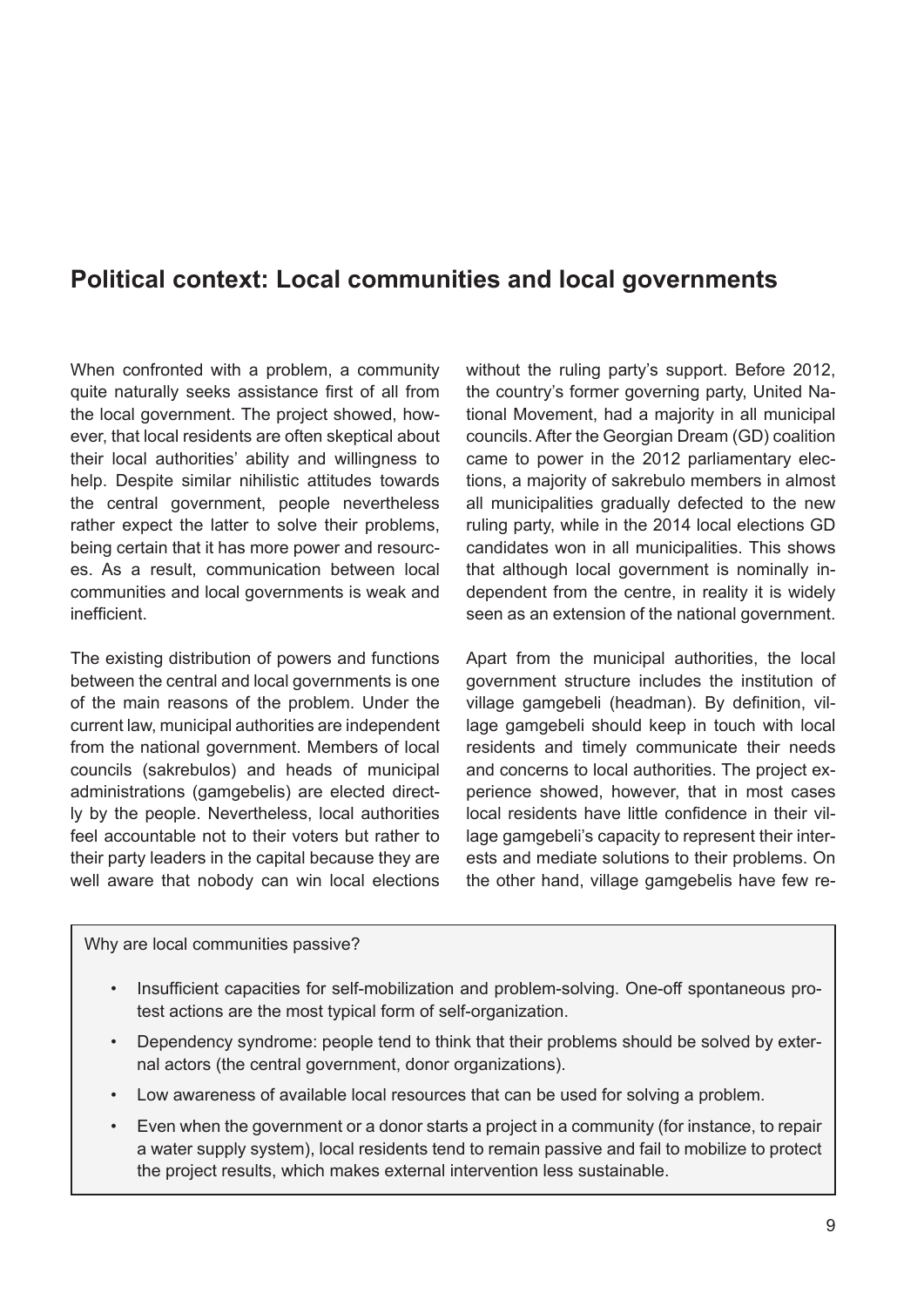sources and legal mechanisms to deal with local problems. In addition, they often lack motivation to address their communities' needs since they are appointed by the municipal administration and feel accountable to the latter rather than the former.

How can these challenges be addressed? As a rule, civil society organizations (CSOs) give priority to projects promoting institutional reforms, notably decentralization and devolution of more powers and resources from the national to local governments. In cooperation with their international partners, the CSOs have gained extensive experience and expertise in preparing and advocating such proposals and influencing policy makers. They managed to persuade different Georgian governments to listen to them and take into consideration at least some of their recommendations. A number of reforms were carried out in the country in recent years that were at least supposed to devolve more powers to the local government. Nevertheless, in effect the Georgian political system remains, as mentioned above, highly centralized, largely because of its tendency to rely on the dominance of a single political party at all levels of the government, including municipal administrations. On the other hand, it is equally important that all major Georgian parties are extremely centralized political organizations united around a single leader. Under such circumstances, formal decentralization reforms, even when they are welcome on their own terms,

are not sufficient to create an enabling environment for the development of genuine local government.

Therefore, although local government reforms remain a policy priority, it is equally essential to streamline and strengthen existing legal instruments. Institutional reforms are based on the assumption that as long as local government is elected directly by the people and remain formally independent of the national government, it will feel accountable to its voters and motivated to solve problems of local constituencies. On the formal-institutional level this is already the case in Georgia: Local government is fully formed through municipal elections. However, the practice shows that this is not sufficient. Persistent mental inertia pushes people to believe that whatever is written in the law, in effect local government remains to be accountable to the national government and the leadership of the party in power.

To get rid of this mental inertia, local governments should be under constant pressure from their constituencies and be exposed to different initiatives from below. To requires local communities to be moblized and their leaders to have relevant skills and experience. It is only determined actions by a local community that will convince local authorities that their primary purpose is to serve the people, and that their political careers depend, first and foremost, on their ability to address concerns of local communities.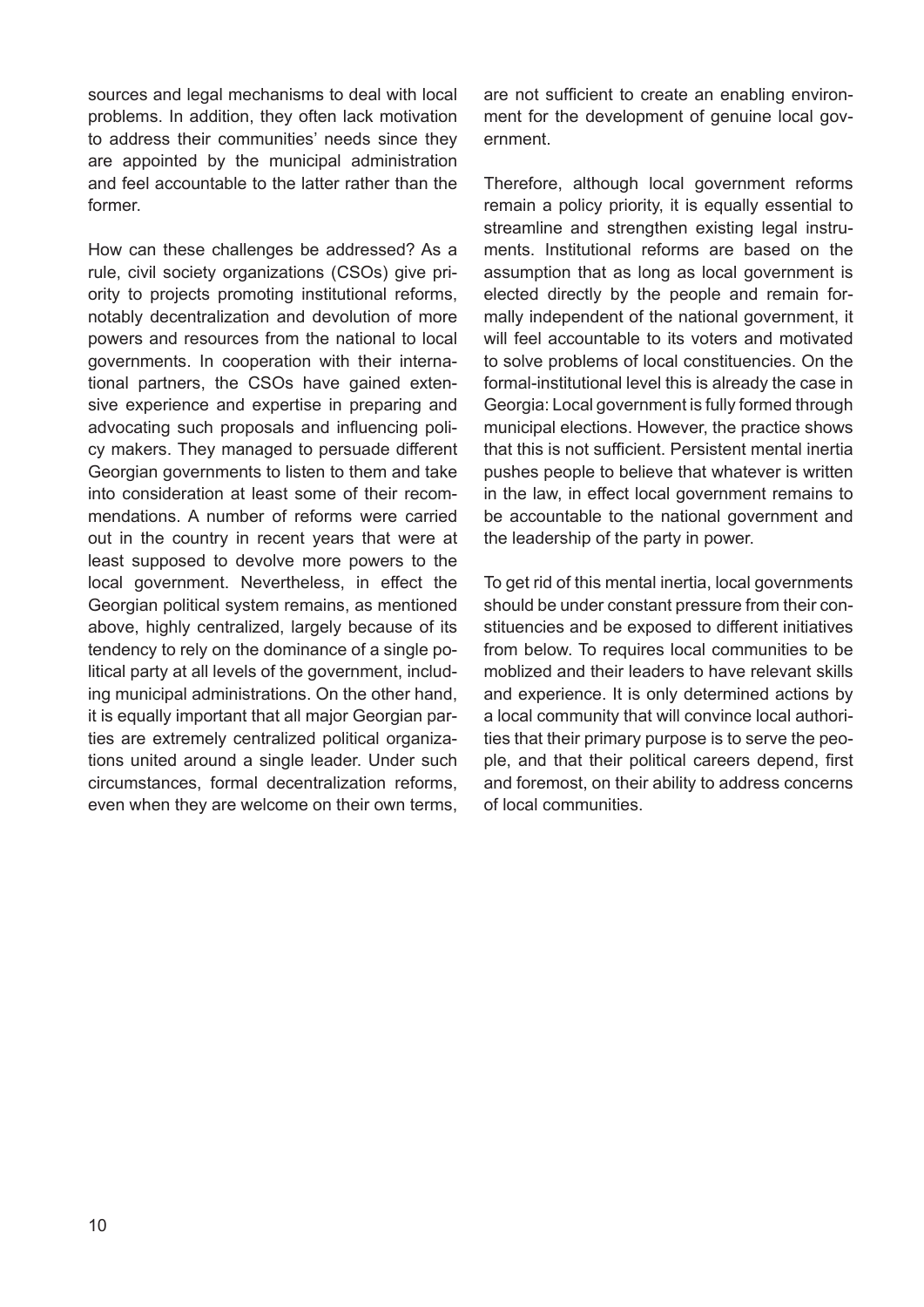# <span id="page-11-0"></span>**Local communities, local governments and development organizations: Existing resources and untapped potential**

Analysis and monitoring of the project activities revealed that efficiency of municipal governments, their openness to local initiatives and the level of public confidence in the local authorities vary greatly from region to region, and from community to community. Nevertheless, all target communities appeared to have one thing in common: a prevailing skeptical attitude towards the local government's capabilities.

On the other hand, the project demonstrated that whenever a community was able to mobilize, i.e. create an initiative group of activists with adequate organizational skills and sufficient support from community, properly identify and formulate a realistic problem-solving strategy and action plan, and effectively lobby the local government for assistance, there were good chances that municipal authorities would positively respond to their efforts and a given problem might be successfully solved.

But such success stories were rare. Why? Firstly, as mentioned above, communities lack skills and experience for efficient mobilization and communication with local governments. This created an opening for a third actor, or a development-oriented independent organization, CIPDD in the given case, to make its mark. Such an organization should avoid being a community's proxy or even focus on being a mediator between the commu-

Why are the resources of local governments not used to solve local problems?

- Most local residents are skeptical and distrustful of local authorities
- People rarely interact with local governments and do not know how to communicate their problems
- Communities have no access to detailed information about their rights, the functions and responsibilities of local government, available state programs and services, legislative changes, and legal mechanisms of advocacy and interaction with official structures.
- Local governments feel accountable to the national government rather than the people
- The national government tends to view municipal bodies primarily as useful instruments for winning votes in elections. Respectively, its attention is usually focused on larger settlements, while remote rural communities are overlooked.
- In many cases, local governments indeed have scarce resources to solve local problems. It does not mean, however, that the available resources are used efficiently.
- In some cases, a local community's problem-solving initiative is blocked by the local government possibly on political grounds or for fear that it can expose corruption in municipal structures.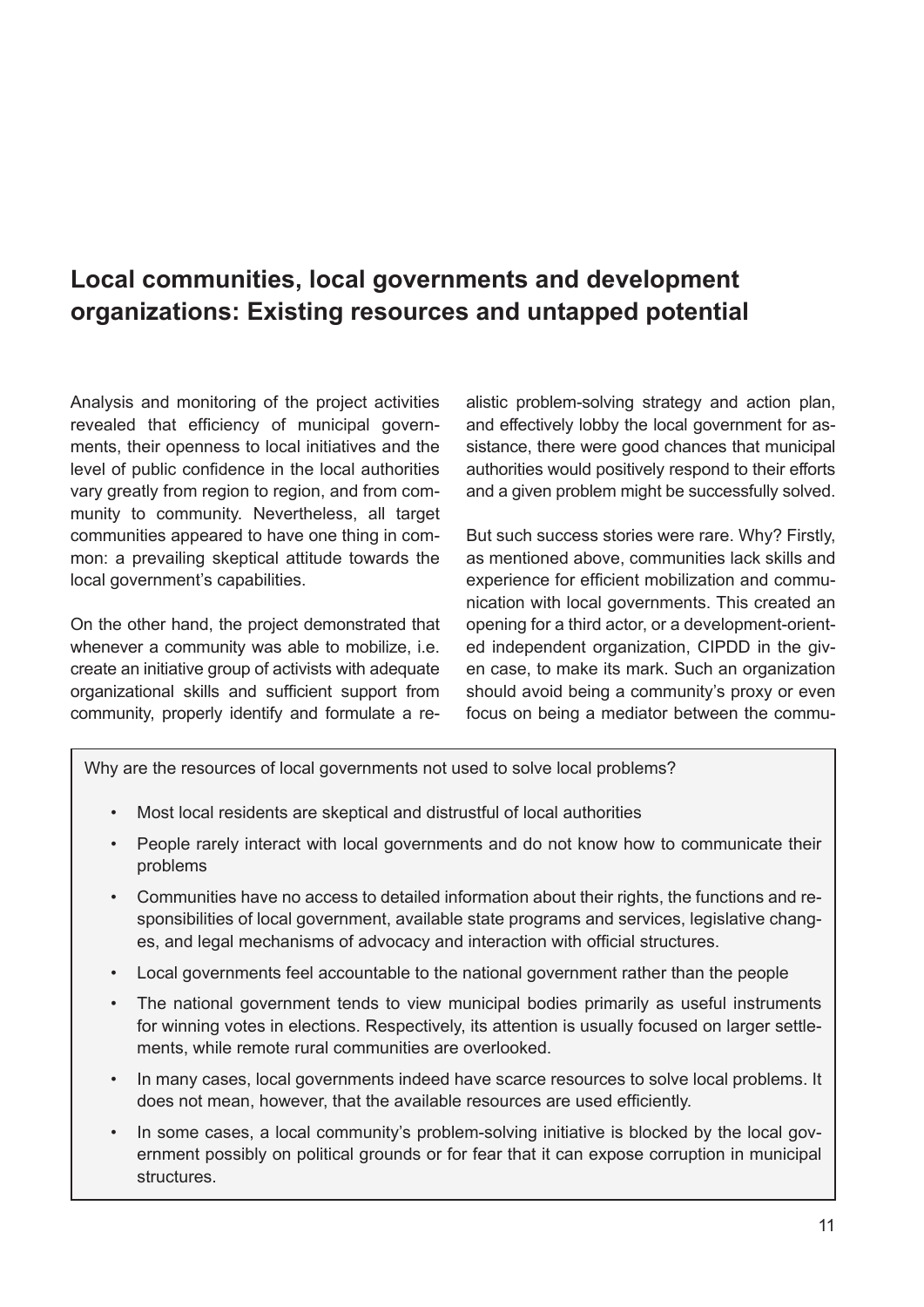nity, the government and donor organizations. Its main role should be to facilitate the process and encourage a community to take advantage of its human, organizational and possibly material resources.

It will be hardly sufficient for a community if an outside organization focuses entirely on the awareness raising campaigns and informing people of their rights through training activities. Knowledge and skills are undoubtedly significant but they should be gained through practical problem-solving experience. Apart from a specific result (a newly built or renovated road, improved access to water, etc), such experience will increase a community's self-confidence and motivation, enhance its self-mobilization skills and create a successful precedent for further problem-solving activities.

To "awaken" a community and help it realize and release its potential, it is first necessary to identify and discuss the problems it is facing. The project showed that this is not an easy task. Most communities had no previous experience of comprehensive discussions. In many cases, a structured discussion revealed that a community was unaware that it had enough resources and capabilities to solve its problems.

Access to irrigation or drinking water – one of the most serious problems in many Georgian municipalities – is a good case in point. Community meetings and discussions revealed that although water resources were abundant in or around some villages, available water resources were either overused or misused. In other words, the problem could be solved not by finding a new source of water, as initially suggested by the community, but through prudent water management.

As such experiences accummulate, there is greater chance that people will cease viewing the municipal government as primarily a local representative of the ruling party, and that it will really start to focus on meeting specific demands of its constituency. Unless local authorities feel constant pressure from the public, while local communities develop sufficient social competence, i.e. the ability to adequately identify their problems and mobilize themselves around the efforts to solve them, local governments are highly unlikely to break off from the dominant influence of the national government and the ruling party.

It means that the main effort should be directed to internal rather than external resources. In other words, priority should be given to empowering local communities with cooperation, self-organization and mobilization skills. However, this approach may not be quite popular among donors and beneficiaries alike, because it is not focused on achieving quick results. Rather, it aims at changes in social behavior and attitudes, which tend to take longer time. On the other hand, however, this approach is more productive for gaining sustainable results.

Local communities and donors: Typical problems

- Potential beneficiaries usually expect a donor to solve a particular immediate problem as soon as possible and show little interest if no such benefit is to be gained.
- Communities fail to realize that their active involvement and participation can make a donor's assistance much more efficient.
- These problems are especially noticeable in the regions where international donors have been particularly active in recent times.
- Donors often prefer short-term easy-to-achieve projects to long-term hard-to-accomplish objectives, such as social capital development.
- The value of an assistance project is considerably diminished when upon its comletion, a beneficiary community does not have a sense of ownership towards the achieved result.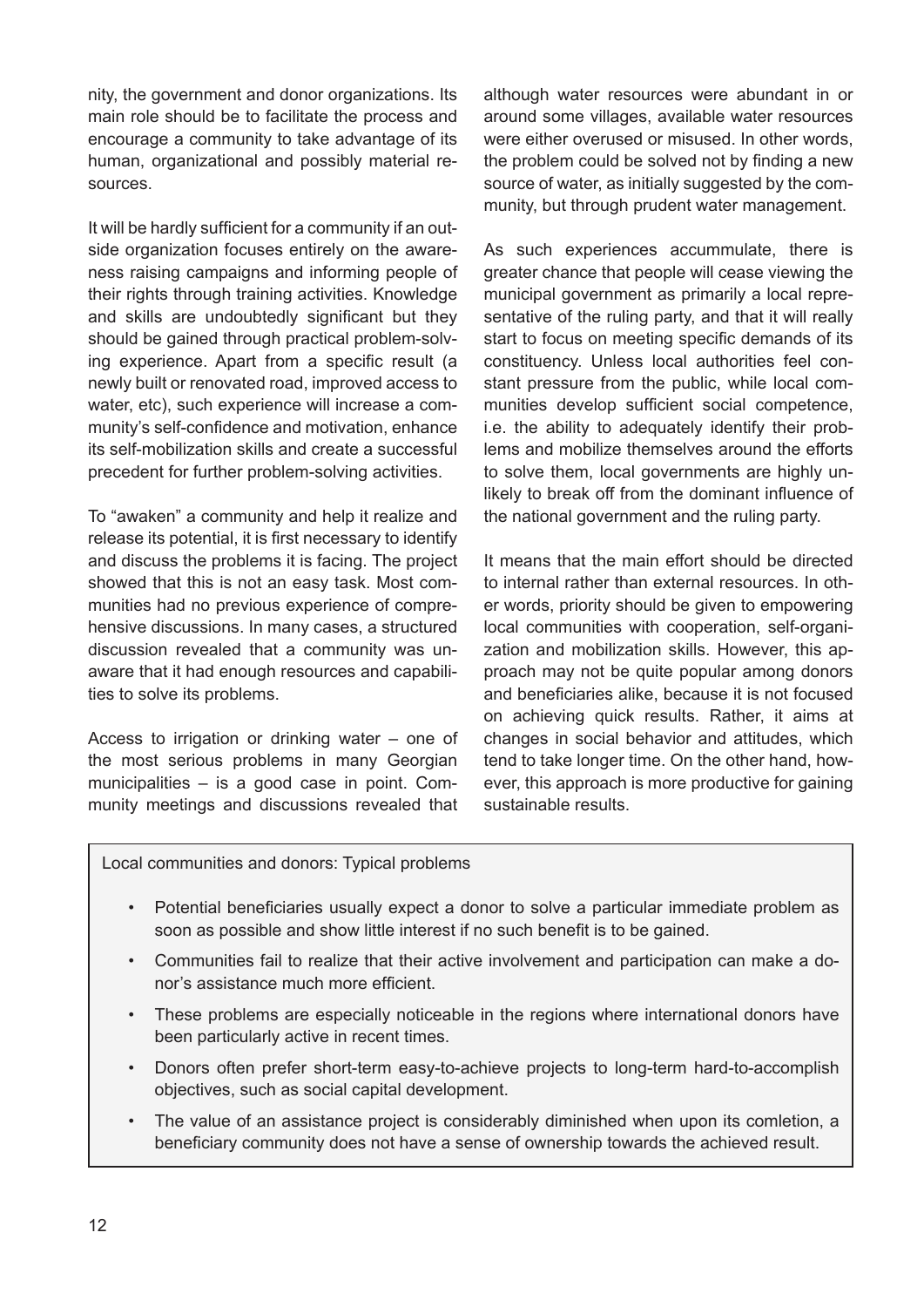## <span id="page-13-0"></span>**Success stories and lessons learned**

Most of the problems identified during the project were region-specific. Besides, beneficiary communities displayed varying levels of willingness and readiness to contribute to problem-solving activities. In every case, success was largely dependent on whether a community had a sufficient number of active and influential people with leadership skills capable of mobilizing the community around a common goal. The presence of such people is crucial to a community's long-term development prospects, as it helps solve problems and, more importantly, improves the community's self-confidence and cohesion.

Below is a brief description and analysis of most successful cases.

### *Olaverdi water supply problem*

The village of Olaverdi, Akhalkalaki municipality, is situated at an elevation of 2,000 meters above sea level. Part of the local homes had no water supply and the local residents had to bring water by hand, and on foot, from a water well some 500-800 meters away. Although there were other problems too (bad roads, limited access to healthcare services), the community unanimously identified the water problem as the top priority.

There is an abundance of fresh water resources in and around Olaverdi. The problem was supplying this water to local houses. It is noteworthy that the local government had attempted to solve the problem by installing an electricity-powered water supply infrastructure (electric water pump, the main supply pipe, a water reservoir and a distribution grid) but this system was later discarded because of high costs (an average monthly electricity bill per household was 20-30 GEL). Besides, the electric water pump used to break down regularly and required costly maintenance and repairs.

CIPDD project teams' most important contribution to the problem solving was informing the local

residents about the innovative IREKSON water pump, which does not require electricity or other external sources of energy to operate. Moreover, it is relatively easy and cheap to maintain and repair due to its quite simple design. To better assess the capacity of the local water resources and the village's geographic parameters and supply requirements, and provide more detailed information about IREKSON, CIPDD organized a meeting between local residents and Ioseb Narchemashvili, IREKSON inventor.

At the following stages of the project, CIPDD and the community worked together. The residents purchased water pipes (to connect to the mains) and a high-pressure water tank through crowdfunding, while CIPDD bought IREKSON pump (1500 USD) and facilitated planning.

Initially, the system was put in a test mode, which revealed some faults in the system. To correct them, CIPDD purchased additional pipes, while the local residents themselves replaced the faulty section. Although the main problem was resolved and the community received a cheap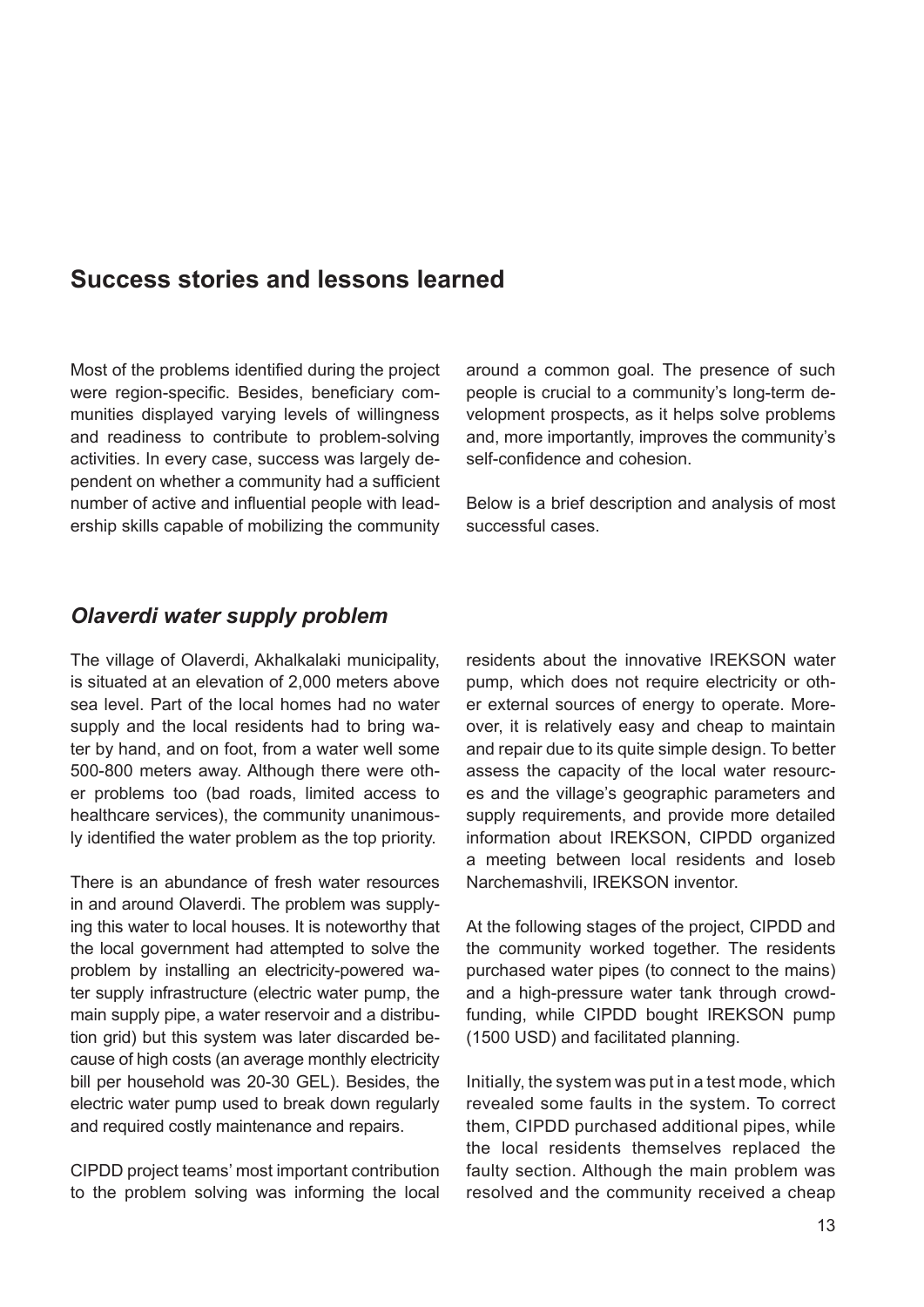and efficient water supply system, a new challenge came to light once the new system began to operate – misuse of water. It appeared that local residents used to irrigate their farms by drinking water. Besides, indoor plumbing was out of order in most of the houses and needed repairs. These problems were also addressed jointly by CIPDD and the community. Namely, CIPDD conducted awareness raising meetings in the community and distributed a guide to proper water usage and IREKSON manual among the local residents. CIPDD's mission in the framework of the project was thus complete and the community assumed full responsibility for the maintenance and stable operation of the new system.

The innovative water supply system attracted considerable attention from other municipalities, which is a clear indication that the Olaverdi case can be successfully extrapolated to other Georgian municipalities with similar geographic conditions and water supply problems.

#### *Lessons from the Olaverdi case*

The Olaverdi water problem has been around for many years. The community and the local government did try to solve it (in the framework of the National Rural Development Program). However, even though a functional water supply system was present in the village, the locals did not use it because of high maintenance and operational costs. Although poverty is undoubtedly a significant factor, the experience showed that its impact is sometimes exaggerated.

Arguably, the government's and the community's joint problem-solving efforts proved ineffective largely because they did not take account of local conditions. But it is hard to understand – and take into consideration – the local context without engaging the community, analyzing and exploiting local skills and experience. Besides, on close inspection, some elements of the existing water supply system turned out to be faulty.

Although CIPDD's contribution (a simple yet innovative technology) played a major role, the problem would have not been solved but for the community mobilization around a common problem. Despite poverty, the community managed to crowdfund part of the project (water pipes and a water tank) and contributed their time and effort. Apart from improved water supply, the project produced some other, not less, if not more, significant results: additional social capital and the sense of ownership and responsibility for the achieved result. This raises chances that the community will be able to cope with another challenge – to keep the system up and running and avoid water misuse.

The Olaverdi experience illustrates that solving a problem is not a one-off task. In this case it was important not simply to restore water supply (a common goal that generated a true spirit of unity and enthusiasm in the community) but also to ensure long-term sustainability of the project, something that requires more solid social capital and is much harder to achieve than a one-off mobilization around a particular problem.

One of the lasting effects of the Communist legacy is that people tend to overuse or misuse public resources (water in the given case). For a poverty-stricken community to be able to get water almost for free after a one-off effort is surely a positive development. But it can fuel a perception among local residents that water is an infinitely renewable resource which can be consumed without any limitations, though reality is quite different – the more water one family gets, the less water is left for a neighbor. It means that to preserve the achieved result the community needs to develop some internal control mechanisms to ensure proper distribution and use of water. This is not an easy task and it can spark discords and tensions within the community. Will Olaverdi rise to the challenge? It is entirely up to the community to deal with the matter. External intervention will only hamper its sense of responsibility. That is why CIPDD has stopped its activities in the community except consultations and advice.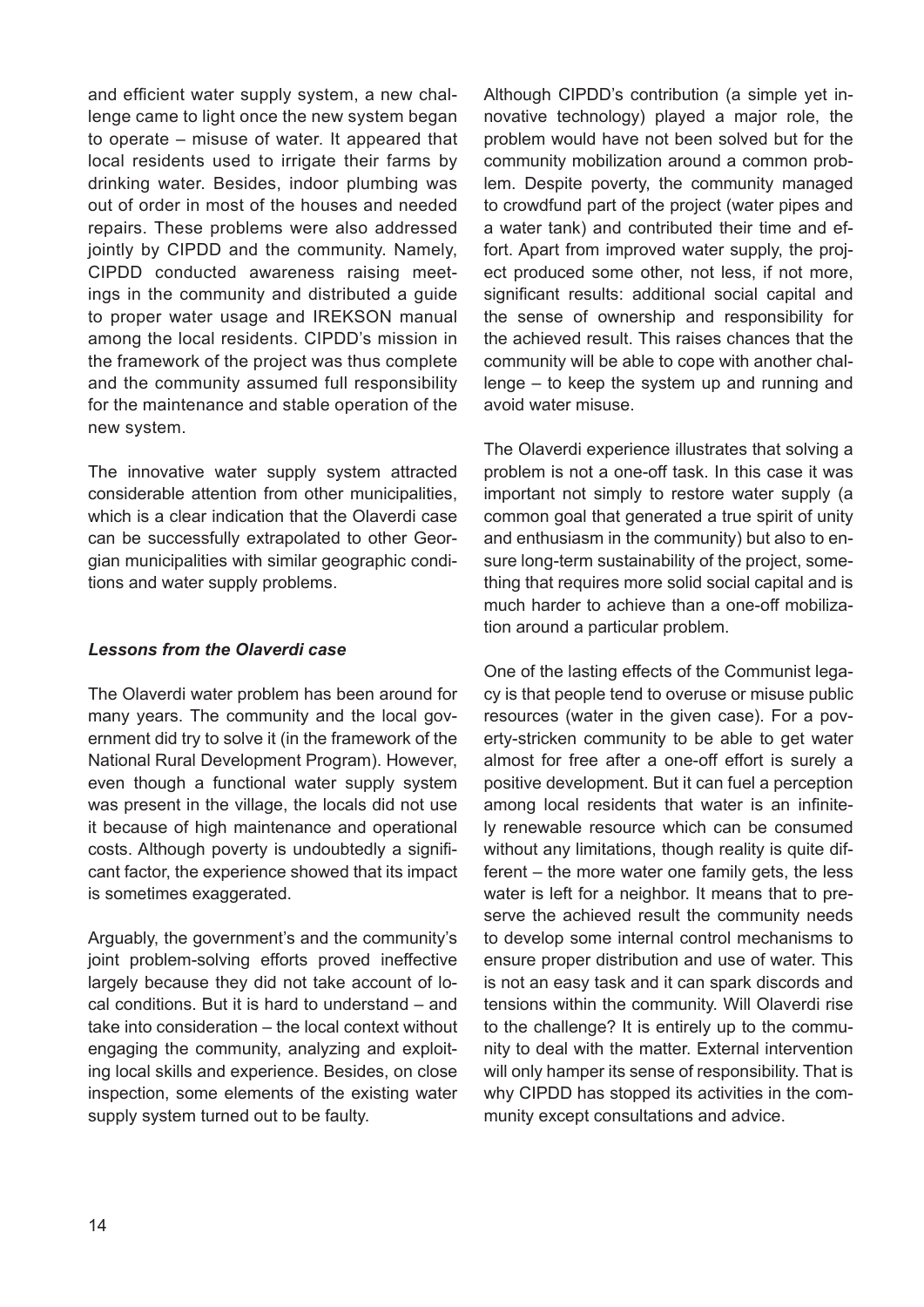### <span id="page-15-0"></span>*Tsivadzeebi community: Road infrastructure problem*

Road deterioration was a primary concern for the Tsivadzeebi community in Shuakhevi municipality. About 1.5 kilometer section of a local road was too dangerous to drive in bad weather. Local residents were ready to take part in every problem-solving activity. The community had some previous experience of self-mobilization but never successfully interacted with the local government before. It was a crucial aspect as the problem could not be solved without the local government's involvement.

CIPDD's assistance was therefore focused on fostering cooperation between the community and local authorities. At first the community created an initiative group which developed an action plan with advice and assistance from CIPDD. At the next stage, the initiative group, the local government and CIPDD signed a memorandum of understanding. Each stakeholder contributed its share of the costs. CIPDD bought 10 tons of cement using the project funds. With the local government's mediation, a local company provided aggregate for the road repairs free of charge. For their part, the local residents crowdfunded transportation of the materials to the village. With active participation of the local residents, a 105-metre section of the road was covered by a concrete layer. Afterwards, the community lodged another request with the local government to help remove a large rock at another section of the road, as it posed a threat to traffic. The authorities forwarded the request to the roads department of Adjara, which contracted a private company to demolish the rock. However, local residents were frustrated by what they said was poor quality of the work and requested an assessment. The assessment confirmed their claim and the company had to correct the shortcomings.

Although the most vulnerable part of the road was repaired, the problem was not fully resolved as the complete solution was beyond the scope of CIPDD project budget. For this reason CIPDD forwarded the Tsivadzeebi case to another NGO specializing in local development projects.

#### *Lessons from the Tsivadzeebi case*

The Tsivadzeebi experience is a vivid illustration that communication and cooperation between a community and the local government can be the key to successful solution of a problem. As the local government's resources are stretched thin, it cannot address all local issues simultaneously. However, if a community comes up with a clear vision and realistic problem-solving action plan, chances of getting the required resources multiply. Local governments have their own reasons to be motivated by successful cases with real and visible results, as they provide a good publicity tool and an opportunity to claim credit for doing a good job. Without a community's involvement, such results will be harder to achieve.

It is important to note, however, that a community's involvement should be maintained throughout the entire problem-solving process. It means that a community should play an active role in every stage of the process: problem identification, action plan development, mobilization of local resources, communication with local government and other governmental or commercial institutions, direct participation in all activities, monitoring the progress of the work, assessing the results and correcting flaws if necessary, and sustaining the achieved results. Such extensive involvement requires quite a high level of self-organization. The Tsivadzeebi community demonstrated good self-organization skills. According to some participants of the project, the community was overwhelmed by a jubilant "we-did-it" feeling at the end of the project not only due to the successful outcome but, not less importantly, because the community was extremely satisfied by the efficiency of the entire process – from planning to implementation – and its mobilization and teamwork abilities. This experience can help the community to address their other problems with similar success, though they may need, like the Olaverdi community, advice and consultation from CIPDD or other NGOs in order to learn how to use their resources with maximum efficiency for development and innovative problem-solving.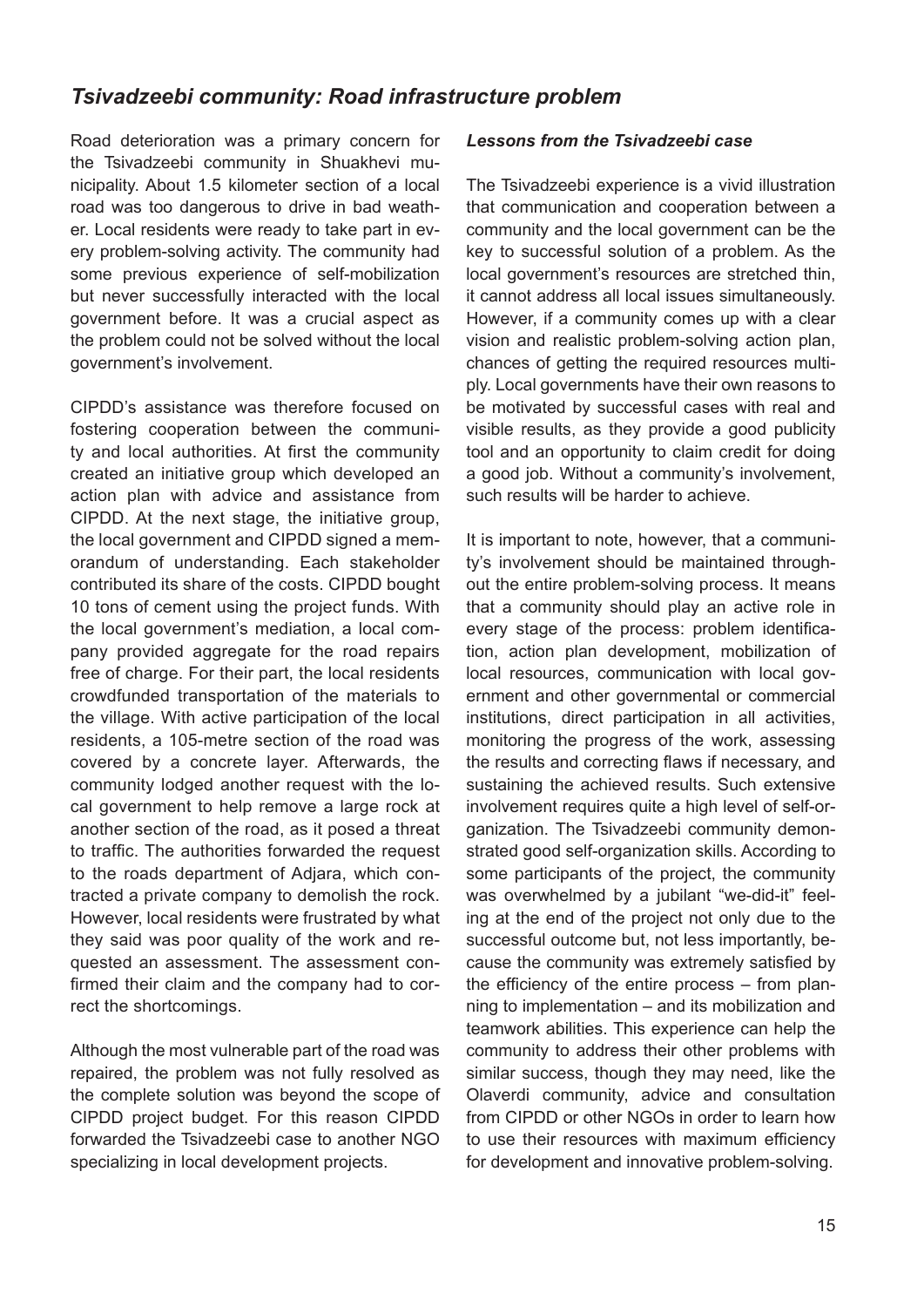## <span id="page-16-0"></span>*Borjomi residential building: Power supply problem*

In large urban centers community mobilization may include collaborative activities of the residents of residential buildings and apartment blocks. The case of the so-called "Borjomi college dormitory", a municipal building in downtown Borjomi inhabited by more than 60 families, can be cited as one of the examples. The community's main problem was the absence of legal residence status. The dwellers occupied the building unlawfully in the early 90s, quite a commonplace practice at that time, and had squatted in the building ever since without any legal residence permits or ownership documents. The local government opted to turn a blind eye and never tried to evict them. However, the squatting caused a concrete problem. As long as the dwellers had neither privatized their dwellings nor otherwise legalized their residence, the local energy company refused to install individual electricity meters in their apartments and the dwellers had to rely on a single collective metering device. Besides, the internal electrical wiring was made by amateur electricians, in fact by the dwellers themselves, and fell far short of safety standards – hence high risk of electricity-related accidents. According to the dwellers, the faulty wiring had caused several fires and two neighborhood-wide power blackouts in the past. The dwellers had repeatedly complained to the local government and the energy company about the problem and even staged a street protest but to no avail.

CIPDD's facilitated communication and mediation between the community representatives, officials of the local government, the Ministry of Energy and the energy company's management to analyze the problem and outline an effective problem-solving strategy and action plan. The first step was to legalize the dwellers' residence through privatization. Once the legal hurdle was cleared, the local government sent an official letter to the energy company requesting to install individual electricity meters in the building as planned. The whole process took about one year. In the end the problem was finally over: The energy company installed the meters for free and installed proper wiring to comply with the national safety standards.

#### *Lessons from the Borjomi case*

The Borjomi experience illustrates that although some problems are quite easy to solve and do not require large material resources, they sometimes remain unresolved for years. In this case the lasting problem was caused by the community's low self-mobilization ability, poor knowledge of laws and regulations, and the lack of initiative from the local government. It is noteworthy that CIPDD did not spend any financial resources on the case. Many problems can be solved simply by a well-conceived and persistent effort.

## *Khtsisi community: Youth development problems*

Khtsisi community (Khashuri municipality) singled out the absence of youth centers in the village for the local youths to gather and socialize as one of the priority problems. Although many local youths were willing and ready to volunteer for welfare improvement and other social programs, they had failed to mobilize and engage in a sustained effort to address the problem before CIPDD intervened to help. Having weighed up various options, the community's initiative group held consultations with the local government and reached an agreement to set up a community centre in a room originally meant for a library. In this case, too, the problem was solved though a joint effort by CIPDD, the local government and the community. The local government gave permission to use the room, repaired and equipped it with PCs, and provided free access to Internet. It also promised to install winter heating devices after the village was connected to the mains gas. For its part, CIPDD purchased furniture material, stationery and other office equipment, while the local youths assembled the furniture by themselves.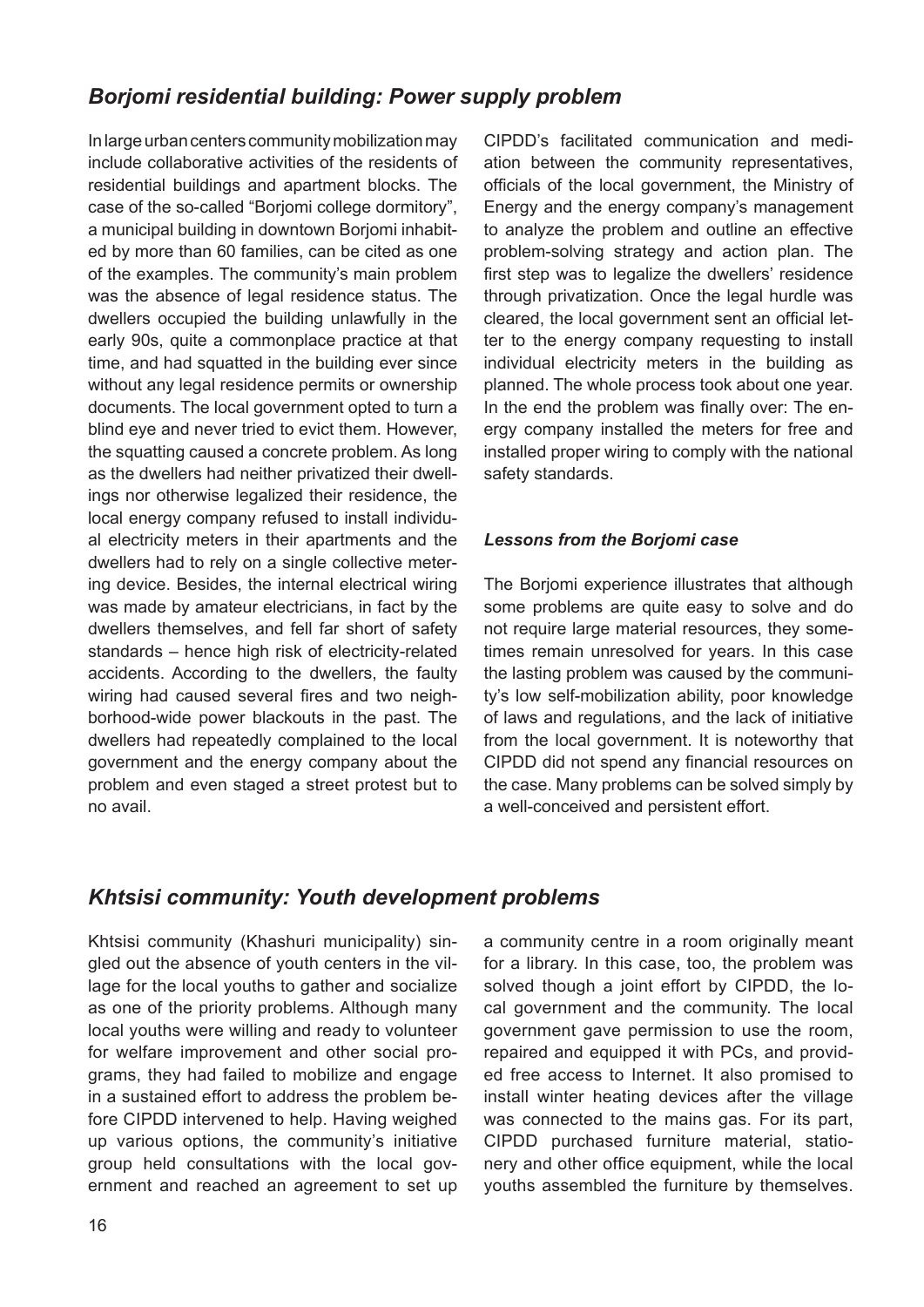The youths have since planned some community development programs but they obviously lack mobilization and organizational skills and need respective training.

#### *Lessons from the Khtsisi case*

The Khtsisi case showed that many local communities have little experience of efficient and productive cooperation with the local government. With this project the Khtsisi youth got first-hand experience of how a clear vision and a determined joint effort of a group of people united around a common goal can help solve a concrete problem. It does not mean, to be sure, that all projects have equal chances of success and different local governments are equally prepared to support local initiatives. However, people's excessive pessimism and passivity can often lead to a self-fulfilling prophecy. If for some reason a community is pessimistic in advance about the prospects of getting help from the local government, chances are high that the help, indeed, will never come. Only time will tell whether the Khtsisi youth's enthusiasm endures in the long run.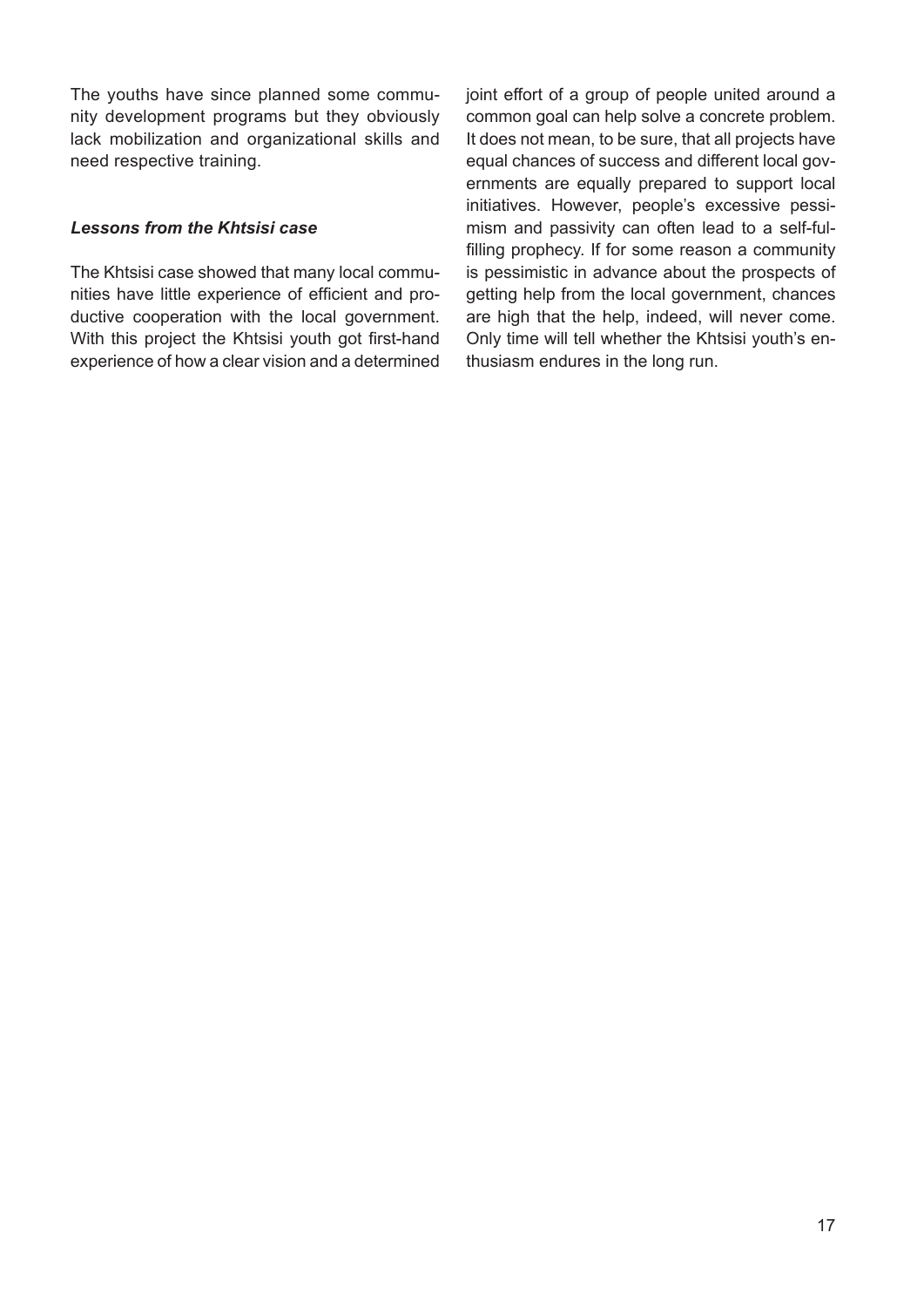## <span id="page-18-0"></span>**Conclusions and recommendations**

The project provided a very valuable learning experience for the CIPDD team. The following conclusions and recommendations are intended mostly for donor organizations and NGOs specializing in local development programs. What is needed to improve the efficiency of such projects?

- 1. International donors prefer to focus on shortterm development assistance programs aimed at results that are visible, easy to monitor and assess. And they do so for a reason, as they are accountable to their own sponsors (in most cases, they are funded by taxpayers money) and need to justify their expenses if criticized for inefficiency. However, this approach does not seem warranted – and may even prove counterproductive – for smallscale community development projects. The community development process is not just an action to achieve a specific result (a new road, a water well, etc). It also provides an experience that can empower a community with social capital, knowledge and skills and make it more self-confident and motivated to raise to future challenges and overcome the syndrome of dependency on outside players. It is important, therefore, to modify and adjust the existing project assessment criteria to reflect the long-term benefits of the community development programs.
- 2. Long-term partnership and cooperation between local communities and civic organizations specializing in community development programs is a vital ingredient of success, as it provides the best way to generate social capital and empower a community with mobi-

lization and problem-solving skills. It is highly recommended to avoid the following two scenarios: a community's problems are solved entirely by a partner organization without any contribution from the community itself (this will only reinforce the dependency syndrome) or a community is left to deal with its problems on its own with a donor organization providing only external assistance. Both approaches have so far proved ineffective. Long-term involvement of a partner organization remains crucial to the community development process.

3. The experience showed that close communication between a community and the local government can ensure a more efficient use of the local government's resources to address local problems. Such cooperation leaves both sides satisfied: the locals have their problem(s) solved, fully or partially, while the authorities can claim credit for doing a good job, as well as winning voters' hearts and minds. In such cases problems are often caused not by shortcomings of legislation or indifference of local authorities but rather mutual distrust and the lack of communication skills and experience.

By giving more attention and support to this bilateral communication and enhancing a community's communication skills, development organizations can significantly improve efficiency of their aid programs, as they will be able to achieve tangible results at lower costs.

4. Another lesson of the project is that problems are solved easier if a community initia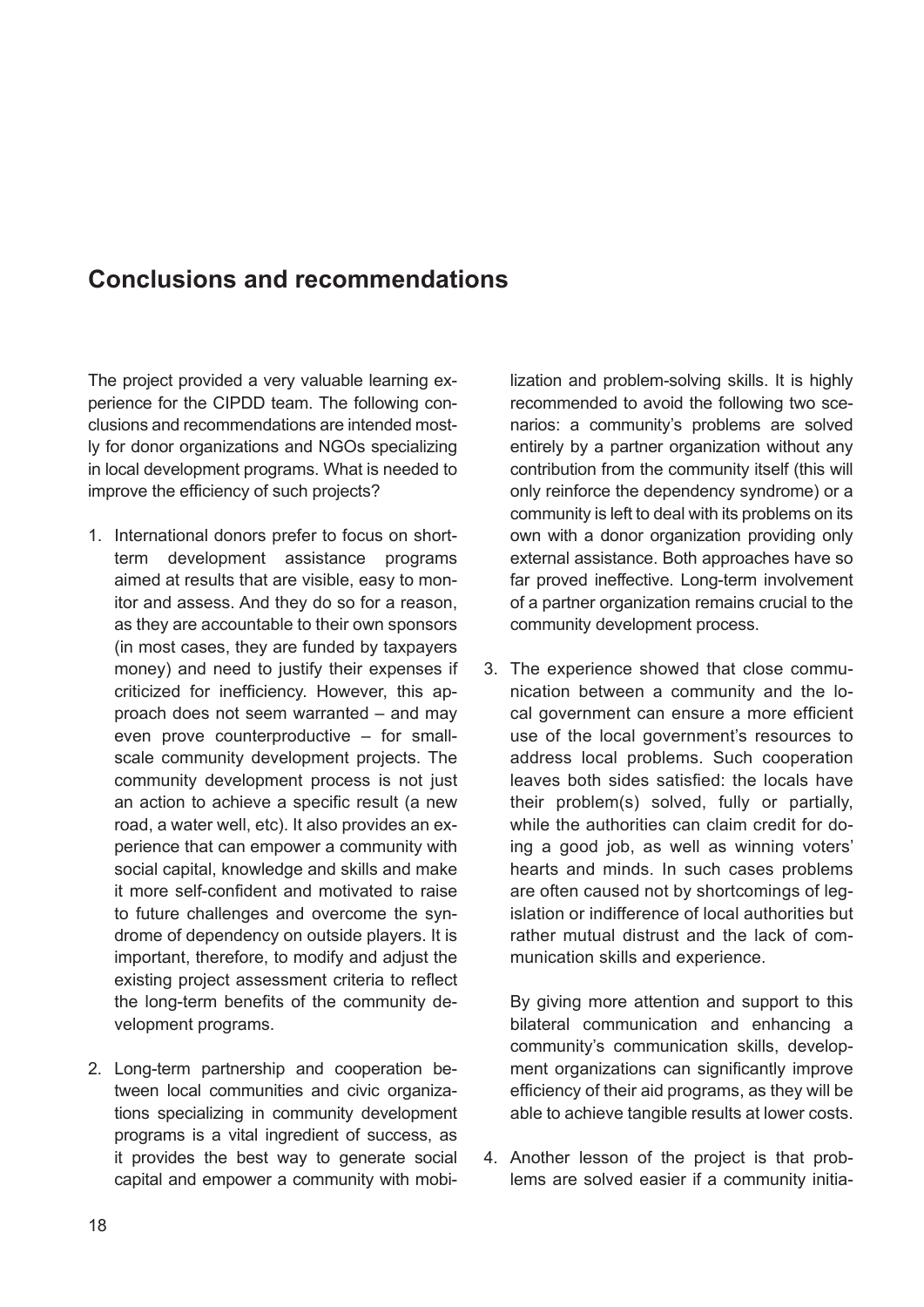tive group, the community meeting delegate (if elected) or the headman take an active role in the problem-solving process. But this resource is often untapped not only due to institutional problems (the headman feels accountable to the municipal administration, not the people), but also because the headmen's powers are limited, leaving them unable to mediate actively. It would be useful, therefore, to develop and carry out targeted training programs for the village headmen.

5. The project demonstrated that small communities have greater difficulties in securing the local government's support while dealing with their problems. To some extent, it is a political problem inasmuch as municipal governments tend to view the communities as potential electorate and, respectively, give preferential treatment to larger ones in the hope of winning more votes. On the other hand, small communities are easier to mobilize around a common cause and better understand that they should rely mostly on themselves, not the government, to cope with their problems. It suggests that donor organizations should give priority to small communities in their community development programs, firstly because such communities may need assistance more than others and, secondly, because there are higher chances of successful community mobilization.

- 6. Innovative yet cheap and simple and easy to adapt to local conditions – technologies can prove particularly effective, especially in very small communities. One of such technological solutions, IREKSON water pump, played a decisive role in enabling the local community to successfully resolve the water supply problem in the village of Olaverdi (Akhalkalaki municipality). Communities rarely have access to such technologies. Community development programs should therefore include an awareness-raising component to inform potential beneficiaries about such technologies.
- 7. Youth development is an essential part of the community development process. Many urban and rural communities lack youth education, sport and entertainment opportunities. At the same time, young people's enthusiasm and initiative is often underrated, even though it can play a crucial role in solving local problems. Many local youths are willing and ready to volunteer for welfare improvement and other social programs in their communities. It is a significant resource that can ensure efficiency and long-term sustainability of community development programs.